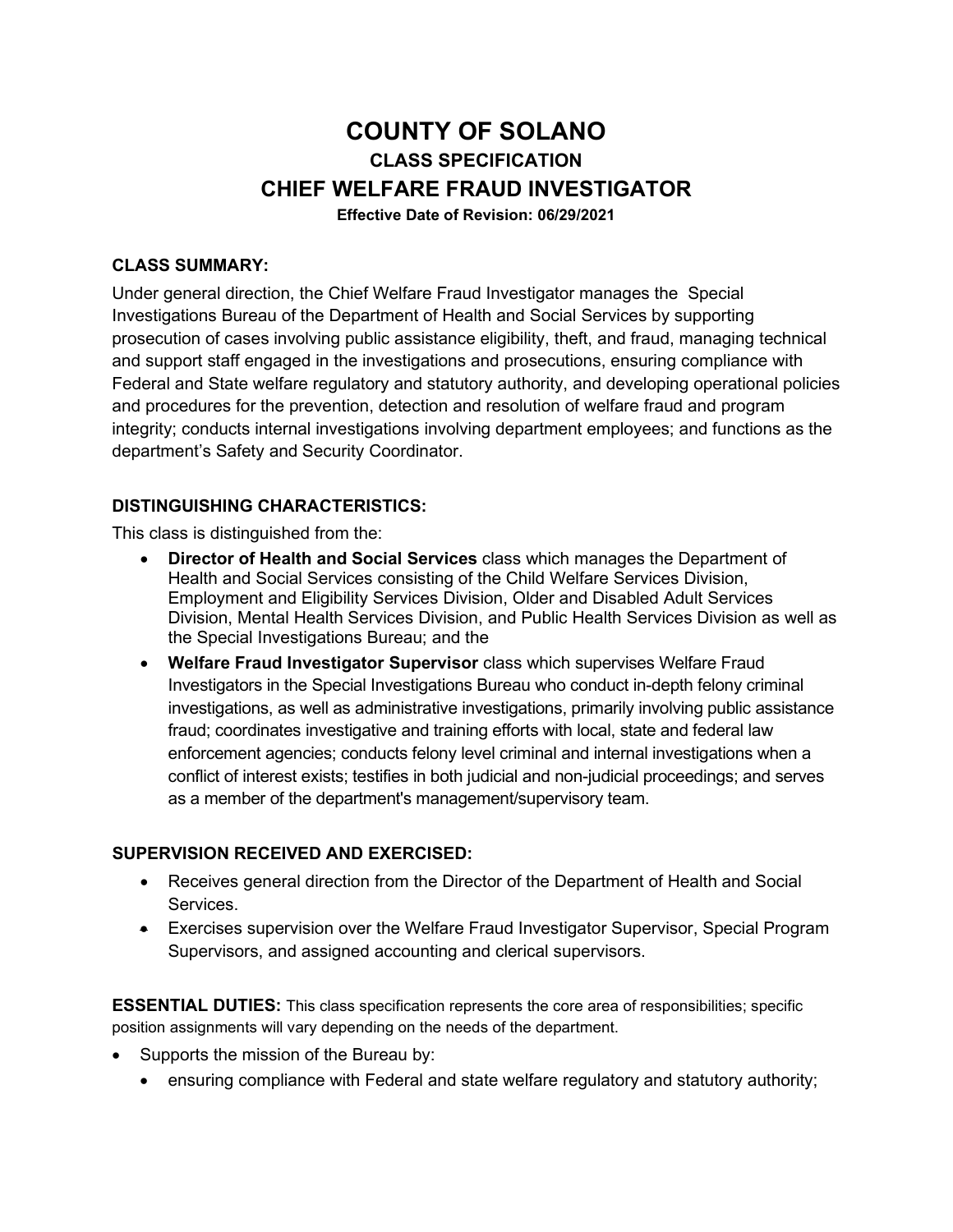County of Solano-Class Specification Chief Welfare Fraud Investigator Page **2** of **7**

- developing operational policies and procedures for the prevention, detection and resolution of welfare fraud and program integrity
- providing technical assistance and advice on difficult and complex cases;
- coordinating multi-agency investigations for alleged or suspected violation of laws where multiple jurisdictions are involved;
- establishing and maintaining inter-agency rapport and cooperation;
- providing information to Federal, state and local agencies and responds to inquiries from the public;
- coordinating with prosecuting attorneys on investigative support needs, presentation of evidence, credibility/sequence of witnesses, and other matters related to pre-trial preparation; and
- examining and approving reports of investigation for accuracy, pertinence and consistency with laws and regulation.
- Exercises management authority for assigned services and activities of the Special Investigations Bureau and performs managerial responsibilities such as:
	- monitoring purchases and expenditures;
	- approving non-routine expenditures for workplace improvements, training, computer software and hardware, etc.;
	- providing input to the Bureau's budget;
	- monitoring goals and objectives of the unit and taking corrective actions as appropriate;
	- recommending and implementing new policies and procedures to eliminate or reduce barriers to efficient or effective production and/or to improve customer service; and
	- coordinating and monitoring the work of consultants and contractors by reviewing the performance and quality of work to ensure compliance with the applicable contract and by reviewing and approving claims for payments to ensure conformance with contract provisions and to prevent cost overruns.
- Performs supervisory duties to direct reports and to others through subordinate supervisors such as:
	- establishing standards for acceptable work products and evaluating performance;
	- interviewing applicants and making selections;
	- reviewing, approving and implementing disciplinary actions and terminations;
	- providing career development mentoring;
	- assigning work and planning and scheduling staff's work activities and deadlines;
	- reviewing work and recognizing employees' work efforts and accomplishments;
	- providing career development mentoring and recommending training and career development opportunities;
	- ensuring that employees are properly trained;
	- reviewing and approving timesheets and requests for leave; and
	- supporting and ensuring compliance with County and Department policies and procedures including those related to equal opportunity and to safety.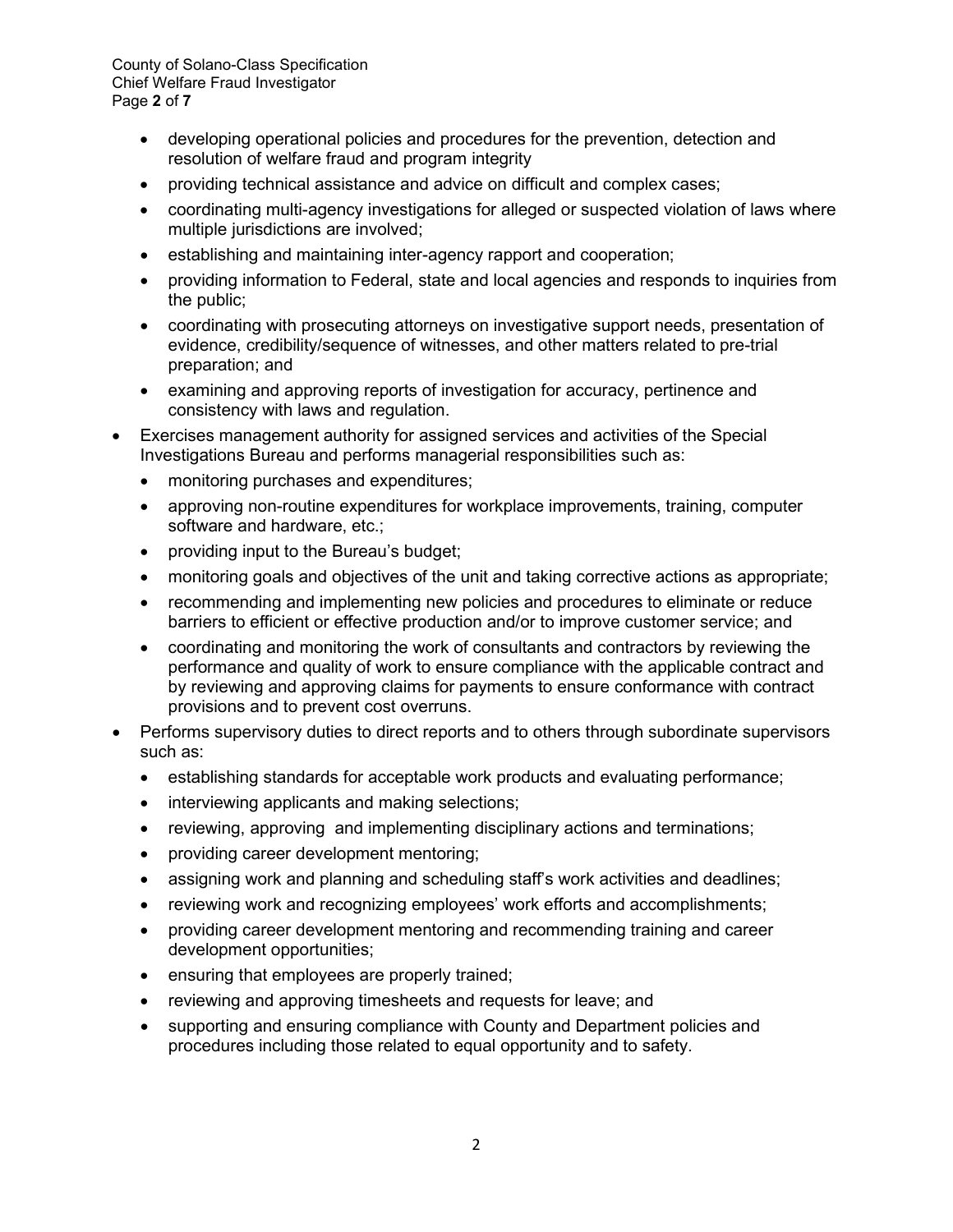County of Solano-Class Specification Chief Welfare Fraud Investigator Page **3** of **7**

- Serves as the department's Safety and Security Coordinator by:
	- providing advice and recommendations regarding security and safety issues to department management;
	- developing and implementing departmental safety plans in accordance with OSHA regulations and directives;
	- ensuring the security of department staff, property, facilities and members of the public by serving as the contract manager for the security firm contracted to provide security services at department facilities;
	- serving as chairperson of the department's Safety Committee;
	- conducting safety and security training for new employees; and
	- conducting fire drills at all department facilities.
- Conducts investigations, particularly where a conflict of interest may be involved, to include:
	- reviewing and analyzing complex financial records, locating and examining both physical and documentary evidence;
	- **interviewing suspects and witnesses;**
	- **Perioring detailed chronological investigative reports;**
	- **Performing both static and dynamic surveillances of suspects;**
	- **Parthler** preparing, obtaining and executing both search and arrest warrants;
	- **naking probable cause arrests; and**
	- **testifying in both judicial and non-judicial proceedings.**
- Performs other duties of a similar nature or level as assigned.

# **EDUCATION AND EXPERIENCE:**

- **Education:** A Bachelor's degree from an accredited college or university in Criminal Justice, Sociology, Public Administration, or a closely related field.
- **Experience:** Five (5) years of full-time paid experience in a recognized public law enforcement agency with criminal or civil investigative work experience, two (2) years of which must have been as a Welfare Fraud Investigator, Public Assistance Investigator, or equivalent in a government agency, and one (1) year of which must have been as a Supervising Welfare Fraud Investigator in Solano County, a supervisor in a welfare fraud investigation unit, or a supervisory experience in a law enforcement agency.

# **LICENSING, CERTIFICATION AND REGISTRATION REQUIREMENTS**:

- Applicants are required to possess a valid California Driver's License, Class C.
- Possession of a valid and current California Peace Officer Standards and Training (P.O.S.T.) Specialized Investigator Basic Couse (SIBC) is required within one (1) year of appointment; or
- Possession of a valid and current California P.O.S.T. Basic, Intermediate, or Advanced Peace Officer Certificate; or
- Possession of a valid and current Basic Course Waiver (BCW) as awarded by the California Commission on P.O.S.T. within three (3) years prior to appointment.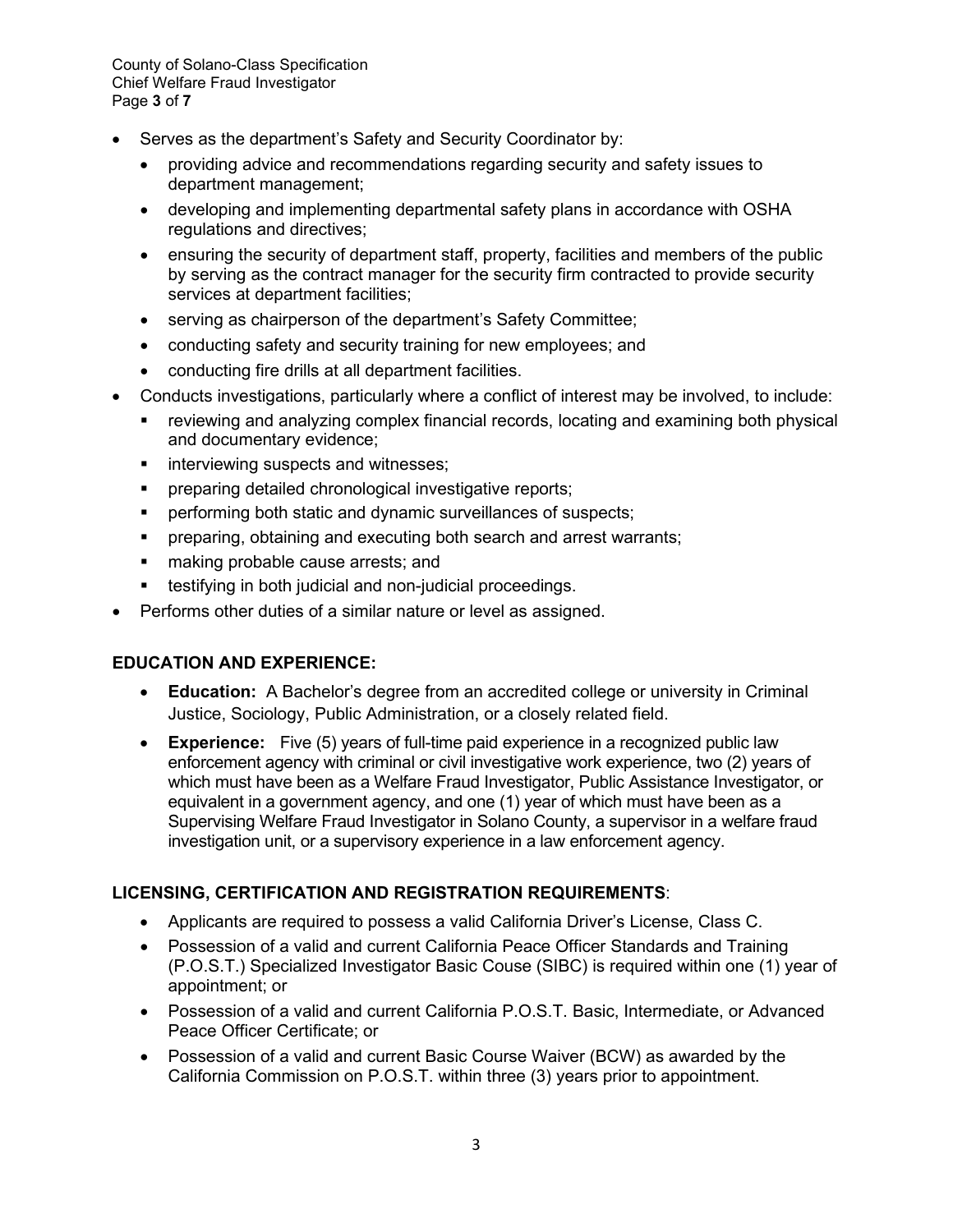County of Solano-Class Specification Chief Welfare Fraud Investigator Page **4** of **7**

**Note:** All licenses must be kept current while employed in this class. All training must be in compliance with the P.O.S.T. three-year rule and all licenses, certificates and registrations must be kept current while employed in this class. Welfare Fraud Investigators appointed to their positions prior to January 1, 2001 and whose employment with the County has been continuous are exempt from the above requirement for the purposes of promotional positions. If the incumbent leaves the County to work in the same capacity in a different county, the incumbent must meet the requirements listed as defined in California Penal Code Section 832.25.

# **REQUIRED KNOWLEDGE, SKILLS AND ABILITIES:**

## **Knowledge of:**

- Principles and practices of management, supervision, leadership, motivation, team building, organization, training, and conflict resolution.
- Laws, regulations and policies applicable to unit managed such as: California Penal Code, Health and Safety Code, Welfare and Institutions Code, Evidence Code, Federal Rules of Criminal Procedures, and California Department of Social Services Manual of Policies and Procedures.
- Practices and techniques of civil and criminal investigation with emphasis on welfare fraud and including: interviewing and interrogation techniques, methods used in identification, evaluation and presentation of evidence, fraud detection programs, and investigative report writing techniques.
- Courtroom practices and procedures.
- Law enforcement/criminal justice and other automated information systems used in criminal investigation activities.
- Role of the fraud investigator within the welfare service delivery system.
- Oral communication techniques to include presentations to groups of various sizes in a positive, inclusive, and motivational manner.
- Principles and practices of budgeting, cost analysis, and fiscal management.
- Formats and appropriate terminology for written communications such as business correspondence, investigative reports, and narrative reports.
- English composition, spelling, grammar, vocabulary, and punctuation for both written and oral communications.
- Standard office procedures, practices, equipment, personal computers, and software.

# **Skill and/or Ability to:**

- Supervise, evaluate, train, and develop investigative and support staff and organize and manage their work.
- Plan, organize and administer an effective Fraud Prevention Detection and Investigative Program.
- Understand, interpret, explain to others, comply and apply applicable laws, regulations, policies and professional practices governing investigative operations and use good judgment in their application.
- Maintain currency in operational laws, regulations and policies.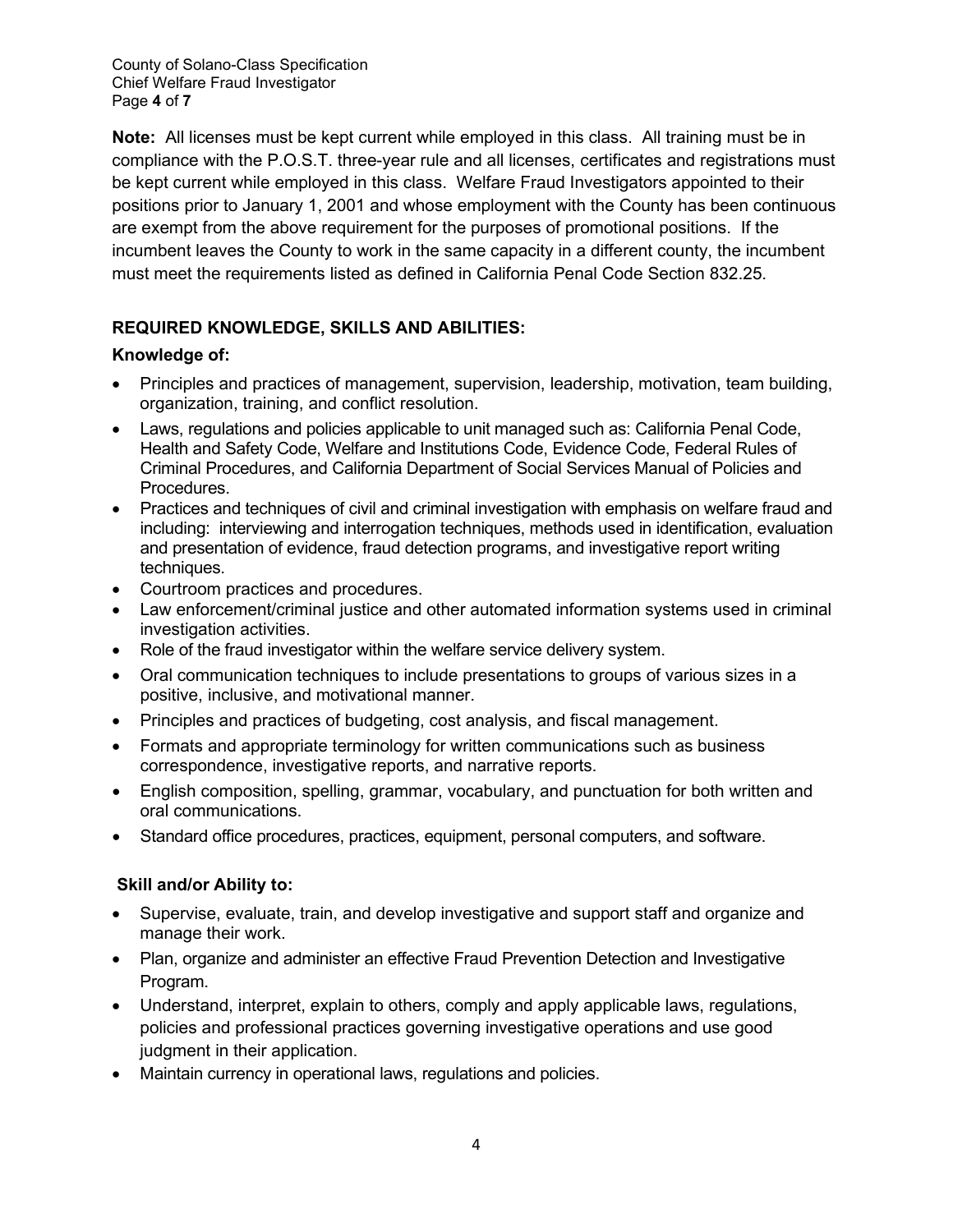County of Solano-Class Specification Chief Welfare Fraud Investigator Page **5** of **7**

- Research laws, regulations, procedures and/or technical reference materials; analyze, evaluate and interpret the data gathered; draw logical conclusions; develop reasonable and deliverable options, and make appropriate recommendations.
- Determine proper channels of case disposition.
- Coordinate policy with prosecuting attorneys.
- Consult with department staff on matters related to detection and prevention of fraud.
- Develop and implement operational procedures.
- Identify and analyze administrative problems and implement operational changes.
- Determine the appropriate course of action in emergency or stressful situations.
- Prepare, review and evaluate investigative reports.
- Project the consequences of decisions.
- Independently plan, organize and conduct criminal and civil investigations to include: locating and interviewing people to ascertain facts and evidence verifying/refuting allegations of public assistance fraud; analyzing and evaluating the statements of witnesses and suspected violators; and securing and presenting evidence in verbal and written form.
- Establish and maintain effective working relationships with those contacted in the performance of required duties, particularly in securing cooperation and teamwork among law enforcement personnel from other jurisdictions.
- Work with and speak to various cultural and ethnic individuals and groups in a tactful and effective manner.
- Communicate information and ideas clearly and concisely, both orally and in writing.
- Prepare a variety of written communications to include thorough, complete and concise investigative reports.
- Deal with potentially hostile people of diverse socio-economic backgrounds.
- Recognize and respect limit of authority and responsibility.
- Work effectively with others who have objectives counter to assigned role.
- Understand program objectives in relation to department goals and procedures.
- Maintain accurate records and document actions taken.
- Maintain confidentiality of records and information per pertinent laws/regulations.
- Properly use and safeguard firearms as well as other less-lethal weapons such as batons, asps, and pepper spray.
- Use and operate police radios and modern office equipment to include computers and related software applications.
- Operate office equipment including a personal computer, copy and fax machines and printers.

### **PHYSICAL REQUIREMENTS :**

- Mobility and Dexterity: Positions in this class typically require stooping, kneeling, reaching, standing, walking, fingering, grasping, feeling (i.e. sense of touch), and repetitive motion.
- Lifting, Carrying, Pushing and Pulling Heavy work: Positions in this class require exerting up to 100 pounds of force occasionally, and/or up to 50 pounds of force frequently, and /or up to 20 pounds of force constantly to move objects.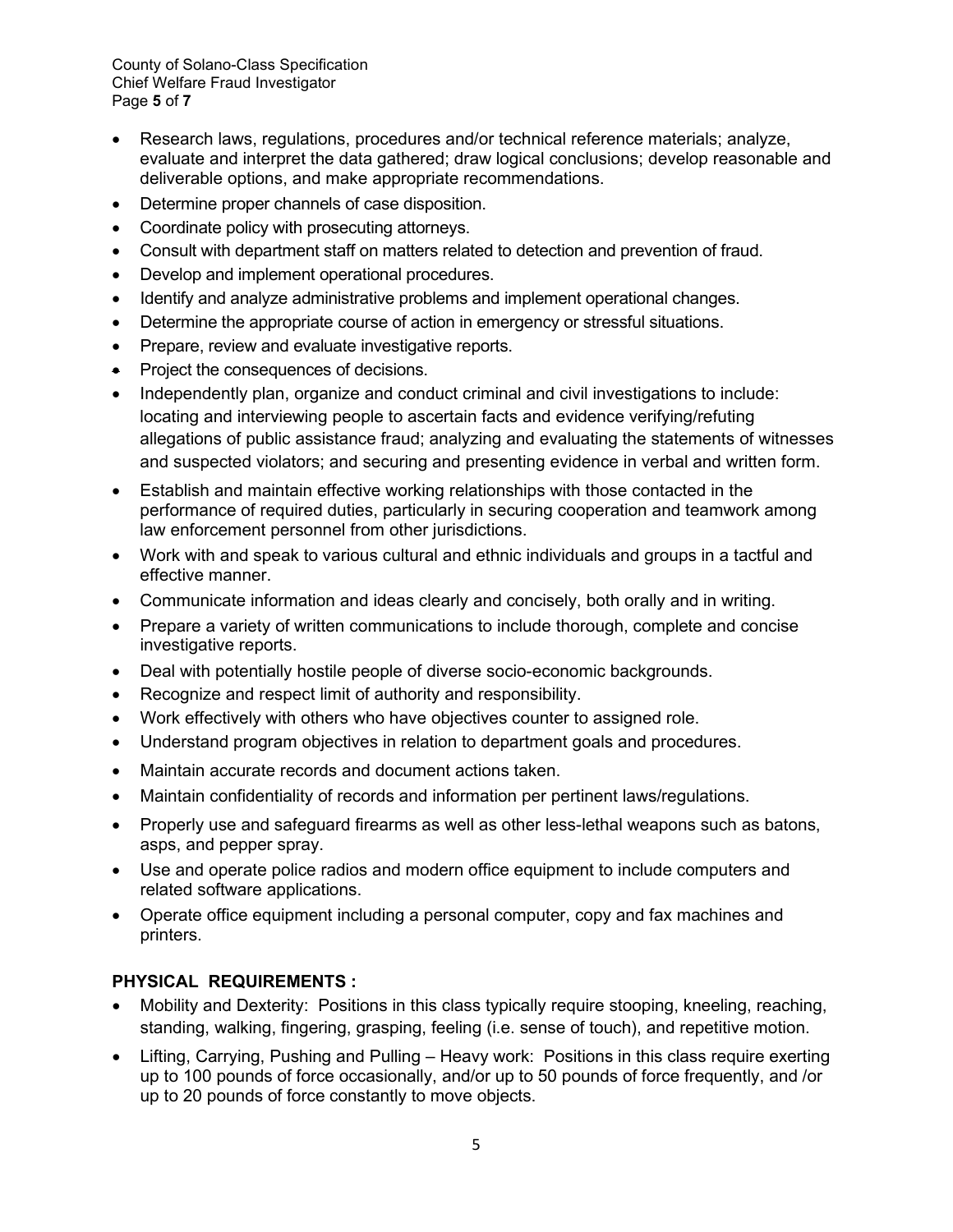- Vision: Positions in this class require the employee to have close visual acuity, with or without correction, to prepare and analyze data and figures, view a computer terminal, read, etc. Positions in this class also required employees to have depth perception in order to operate a motor vehicle. Employees in this class must have the visual acuity to make observations of surroundings and must demonstrate color vision sufficient to distinguish colors in order to describe events in an accurate manner.
- Hearing/Talking: Positions in this class require the employee to perceive the nature of sounds at normal speaking levels with or without correction, and have the ability to receive detailed information through oral communication. Positions in this class require the employee to express or exchange ideas by means of the spoken word. Detailed or important instructions must often be conveyed to others accurately, loudly, and/or quickly.

## **WORKING CONDITIONS:**

- Office Work: Employees in this class will often be working in an office setting preparing reports, researching laws and regulations, examining evidence, etc.
- Outdoor Work: Employees in this class will occasionally be working outdoors and thus will be subject to exposure to intense noises, fumes, odors, pollens, dust, inadequate lighting, and to unpleasant field conditions including rainy, windy, cold, or hot weather.
- Traffic Hazards: Employees in this class will be required to operate a vehicle and thus will be subject to traffic hazards while driving.
- Disruptive/Confrontational Human Contacts: Employees in this class are subject to disruptive and confrontational people.
- Working Alone: Employees in this class may be working in remote areas and/or may be working on night shifts and/or on weekends, and thus may working alone for extended periods of time.
- Working in Areas Which Restrict Movement: Employees in this class will be working in cars, small interview rooms, etc. and may need to conduct searches in attics, crawl spaces under homes, etc.

# **OTHER REQUIREMENTS:**

- Candidates for Chief Welfare Fraud Investigator will be required to pass a an extensive background investigation, physical examination and psychological evaluation in accordance with applicable law, regulation and/or policy.
- Peace Officer Requirements:
	- Incumbents in this class have limited peace officer powers as delineated in the California Penal Code and must, therefore, meet training requirements in accordance with Penal Code, Section 832 which includes the successful completion of a P.O.S.T. approved firearms training program and continuing on-the-job weapons familiarization and qualification and situational training and demonstrated proficiency in the use of firearms.
	- Applicants must meet minimum peace officer standards concerning citizenship, age, character, education and physical/mental condition as set forth in Section 1029 and 1031 of the California Government Code.
- Investigator Requirement: In accordance with Section 832.25 (a) of the California Penal Code all Chief Welfare Fraud Investigators shall attend and complete a California Commission on Peace Officer Standards and Training (POST) approved Specialized Investigator Basic Course (SIBC) or Regular Basic Course (RBC) within one year of being